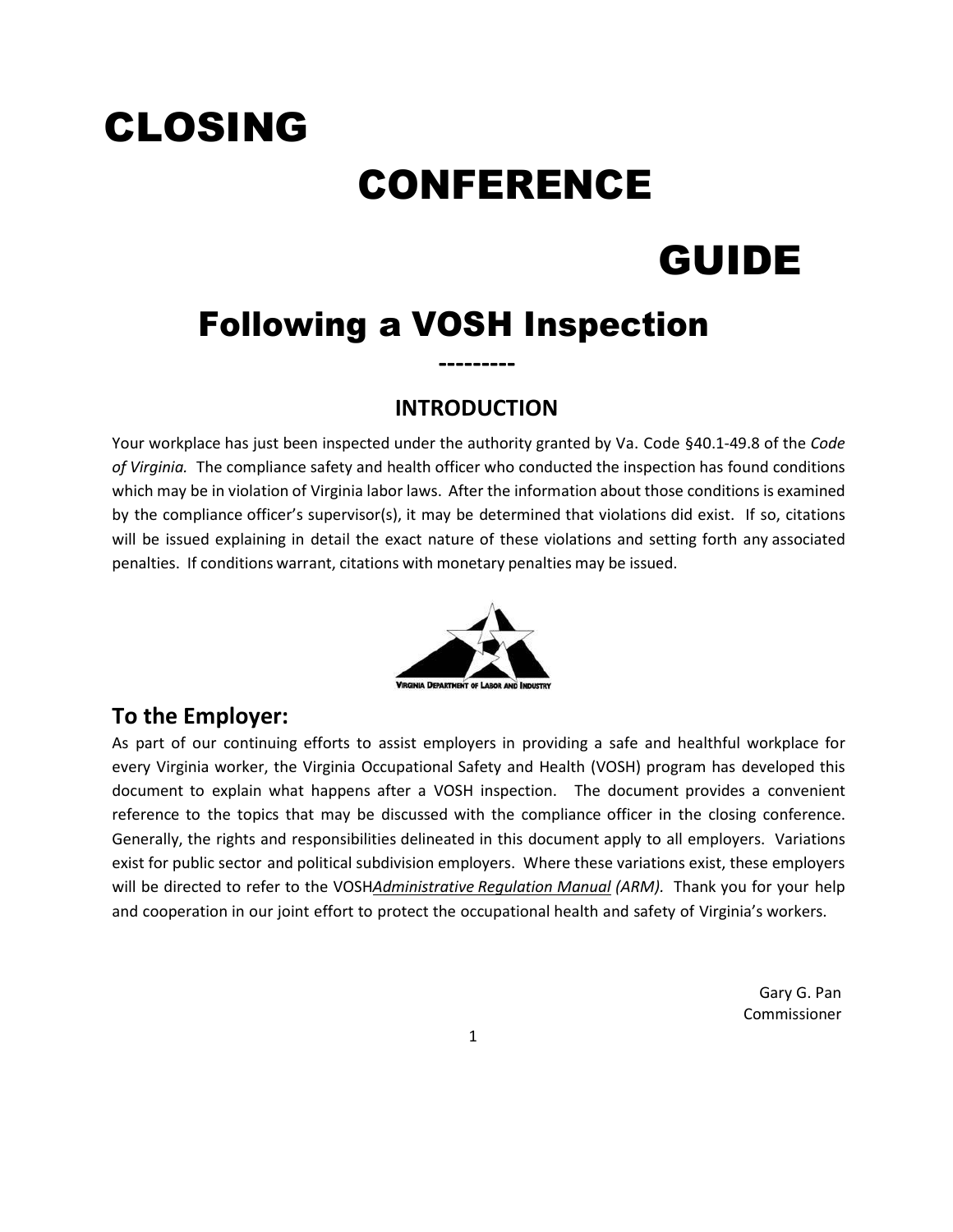# *This booklet containsimportant information regarding your responsibilities and rights.*

Please contact the nearest VOSH regional or field office *(locations are listed at the end of this document),* if you have questions concerning:

- Nature of the violation;
- Possible abatement measures which you may take to correct the violative condition; or
- Abatement dates you may be required to meet.

To minimize the exposure of your employees to possible hazardous conditions, you are strongly urged to begin your abatement efforts as soon as you can. During the closing conference, you will be informed of all hazards that may be referred to another compliance officer for examination at a later date. The following general information explains the actions you may take if you receive a citation as a result of this inspection.

# **1. You Have Certain Responsibilities and Courses of Action Following a VOSH Inspection.**

Immediately following receipt of your citation(s), you must sign to acknowledge receipt of them and, **within 15 working days, you must**:

- a. Agree to pay the penalty and abate the hazard, **OR**
- b. Complete a request for an informal conference to discuss your situation, **OR**
- c. Contest the citation(s) in writing.

You should read the citation and the other materials provided carefully. If you have any questions regarding these materials, please contact the VOSH regional office.

# **Right of Contest.**

To contest your citation(s), you must submit a written letter of contest within 15 days of your receipt of the citations, as explained below.

# **Informal Conference.**

As explained below, please note that you are given the opportunity to request an informal conference after receiving your citation(s). Once a citation is issued, an informal conference or a request for an informal conference will not extend the 15 working day period within which you must either pay penalties or elect to contest. You are strongly urged to request this informal conference as soon as possible upon the receipt of the citation.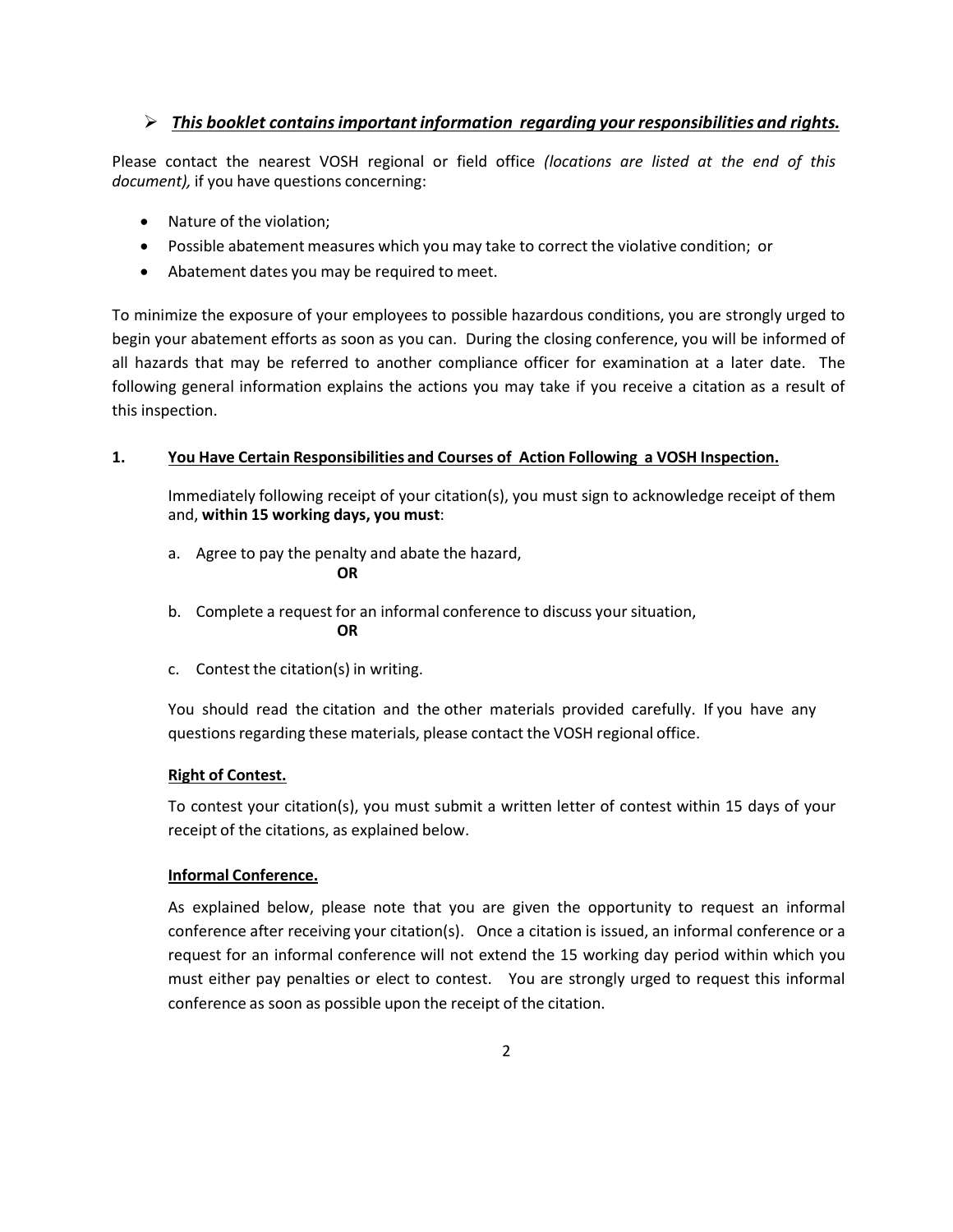## **2. You Are Required to Post the Citation**.

The citation or a copy of it must be posted at or near the place each violation occurred to let employees know about hazards to which they may be exposed. In addition, the employee representative, if there is one, must be notified upon receipt of any citation. The citation must remain posted for three (3) working days, or until the violation is corrected, whichever is longer. (Saturdays, Sundays, and state holidays are not counted as working days.) You must comply with these posting requirements even if you contest the citation.

## **3. You Are Required to Comply with the Citation and Penalty Notification Unless You Follow Appropriate Contest Procedures.**

If you agree to the citation and penalty, you must:

- Correct the condition by the date set in the citation,
- Pay the penalty, if one is proposed.

### **4. You May Request an Informal Conference**.

You may request an informal conference with the Regional Safety or Health Director. You are encouraged to do this within five (5) days of receiving the citation(s). An informal conference will provide the opportunity to:

- Obtain an understanding of the specific standards which apply;
- Discuss ways to correct/abate the violations;
- Discuss how the penalty is calculated;
- Discuss problems with abatement dates;
- Obtain answers to other related questions you may have.

# **If a citation is issued, an informal conference or a request for one will not extend the 15 working day period in which you must either pay penalties or elect to contest the citation(s).**

An employee representative shall be given the opportunity to participate in an informal conference requested by the employer. It is the duty of the employer to notify the employees and the employee representative as soon as the time and place of the conference have been established.

If you are only seeking a longer abatement period and you have valid reasons, you may wish to discuss this in an informal conference. An amended citation changing an abatement date prior to the expiration of the 15 working day period may be issued without your filing a contest. If you contest only the penalty, you must still correct all violations by the dates indicated on the citation.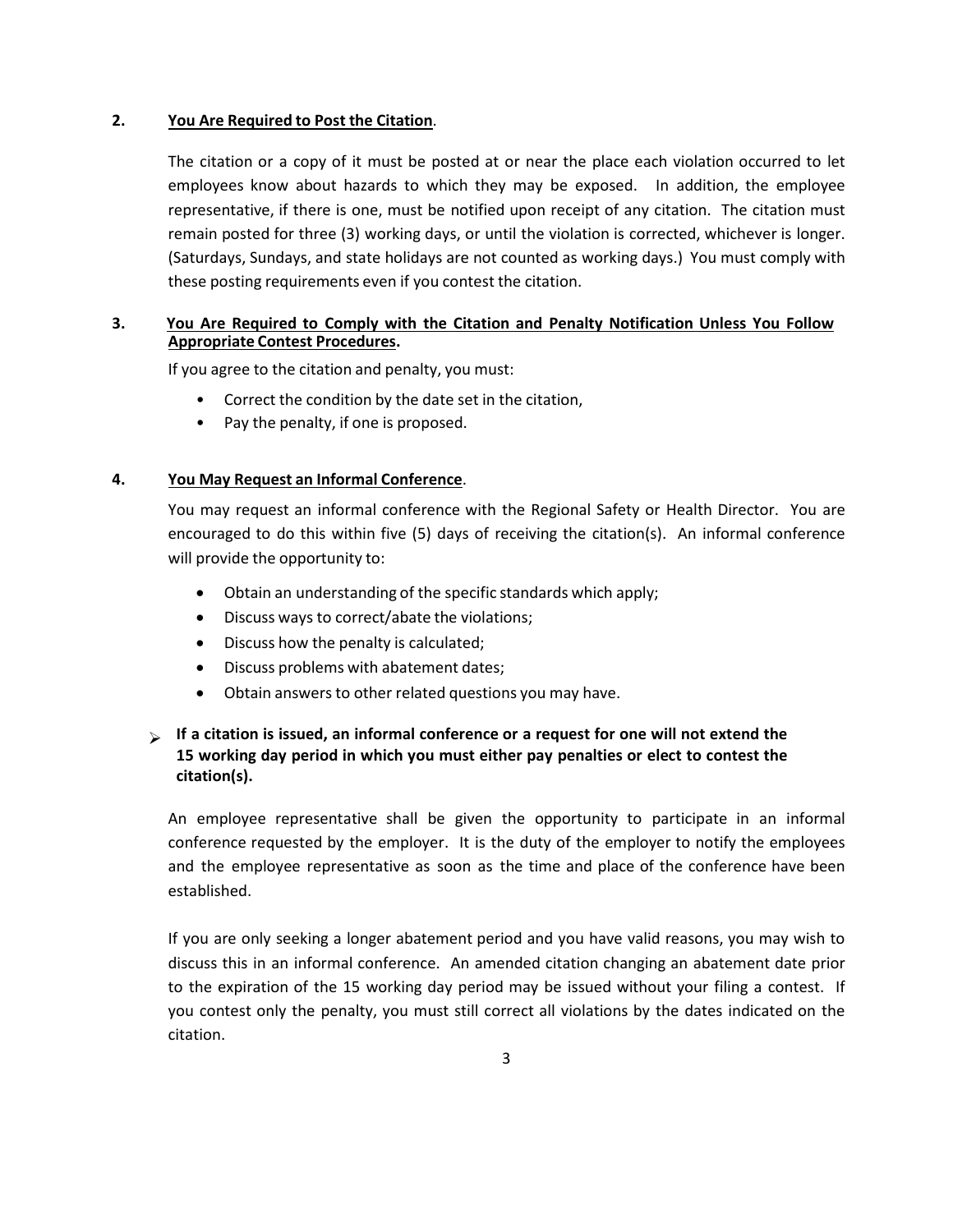### **5. You May Contest Any Portion of the Citation, Notification of Penalty, or Abatement Date.**

If you do not agree with the citation or any part of it, you have 15 working days from the date you receive the citation and notification of penalty in which to contest.

# **To contest, you must notify the Regional Safety or Health Director in writing within 15 working days after receipt of citation and penalty.**

Working days are Monday through Friday, excluding state holidays. This written notification, called a Notice of Contest, must clearly state what is being contested: the citation, penalty, abatement date, or any combination thereof. Please read the documents accompanying the citation for details.

If your Notice of Contest is properly filed and the matter is not settled, VOSH will initiate judicial proceedings by filing a complaint with the Clerk of the Circuit Court of the jurisdiction where the violation occurred and referring the contested issues to the appropriate Commonwealth's Attorney. The Clerk will issue a subpoena requiring you to appear in Circuit Court for a judicial hearing. Should you fail to answer the complaint, judgment may be entered against you by default.

Public sector/political subdivision employers may contest citations, penalties, or abatement orders by so notifying the Regional Safety or Health Directorin writing within 15 working daysfrom receipt of citation. Contest procedures to be followed by public sector employers are described in the VOSH *ARM* §16VAC25‐60‐280 through §16VAC25‐60‐300.

**NOTE:** *Your employees may also contest abatement dates. Employees or their authorized representative may contest any or all the abatement dates set for violations if they believe the abatement dates to be unreasonable.*

# **6. Penalties**

Penalties must be paid within 15 working days after your receipt of the citation and notification of penalty. If, however, you contest the citation or penalty in good faith, you need not pay for those items contested until a final decision is rendered in your contested case. In paying a penalty, your check or money order should be made payable to: *"Treasurer of Virginia"*.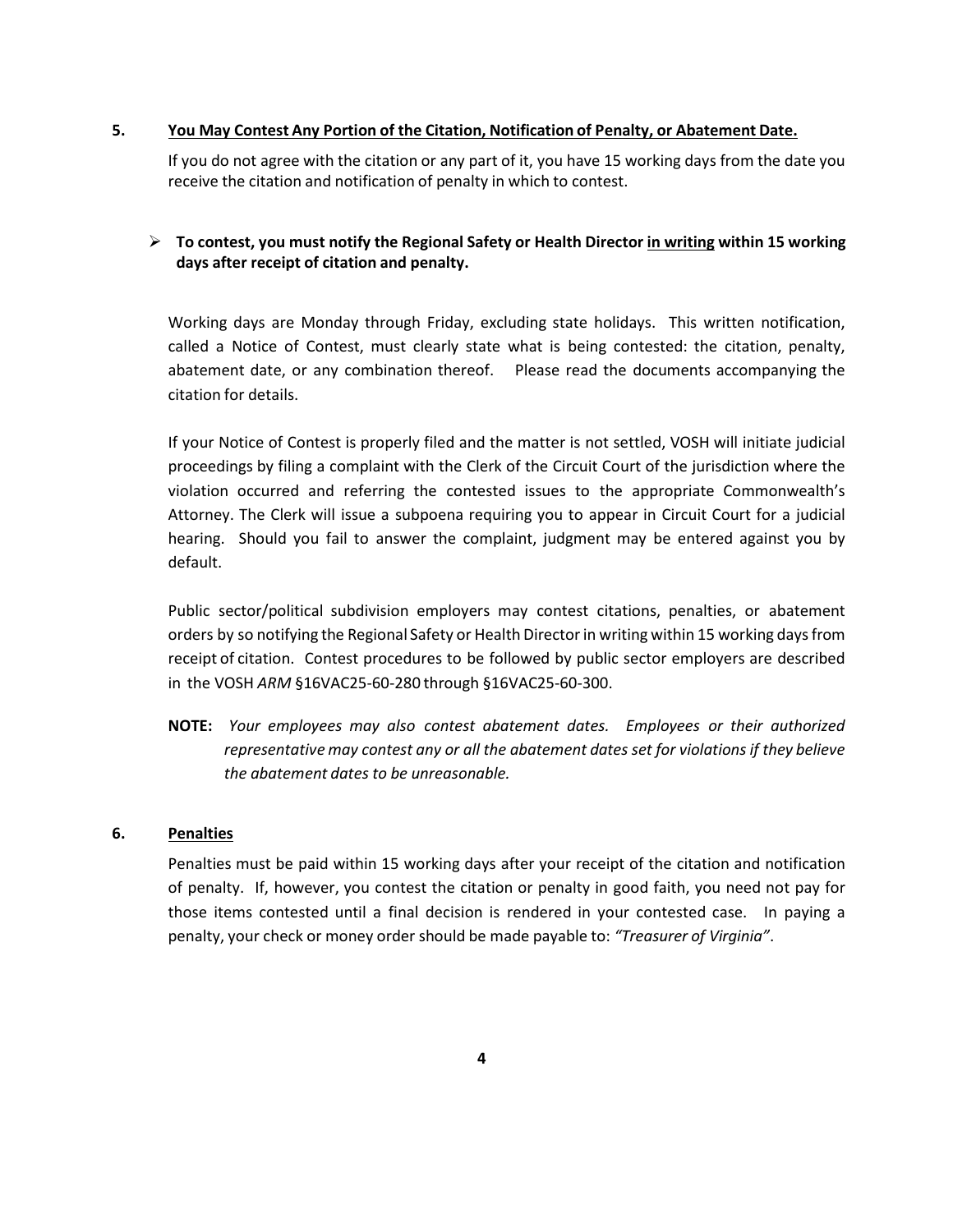#### **7. Interest and Collection Costs**

Under §40.1‐49.4.A.4(a) of the *Code of Virginia,* the Commissioner of the Department of Labor and Industry has authority to assess interest on all past‐due penalties and administrative costs incurred in the collection of penalties for violations of the Virginia Occupational Safety and Health (VOSH) laws and standards. Interest charges are assessed at an annual rate in accordance with §2.2‐4805 of the *Code of Virginia.*

If the debt remains unpaid for more than 90 calendar days, it will be deemed delinquent, referred to the Office of the Attorney General or other appropriate collection agency for collection, and the interest and administrative costs incurred will be assessed to you.

# **8. You Must Advise the Regional Safety or Health Director of Any Corrective Action Taken.**

For violations you do not contest, you must promptly notify VOSH by returning the completed report on corrections and violations indicating that you have corrected the cited conditions by the abatement date set in the citation. Your abatement letter must explain the specific action taken with regard to each violation and the approximate date the corrective action was completed. Photographs, work orders, receipts, training signature sheets or any other form of documentation must also be included. When the citation permits an extended time for abatement, you must ensure that employees are adequately protected during this time. For example, the citation may require the immediate use of personal protective equipment by employees while engineering controls are being installed. You also should send periodic progress reports on your actions to correct these violations.

#### **9. You May Seek an Extension of Abatement Time.**

Abatement dates are established on the basis of the information available at the time the citation is issued. When uncontrollable events or other circumstances prevent your meeting an abatement date and the 15 working day contest period has expired, you may submit a written request for an extension of the abatement time. Further information on requests for extensions of abatement dates is included in the document accompanying any citation you may receive. Details also may be obtained from the VOSH Regional Safety or Health Director.

#### **10. Follow‐up Inspection May Be Conducted.**

If you receive a citation, a follow‐up inspection may be conducted to verify that you have: posted the citation as required; corrected the violations as required in the citation; and adequately protected employees during multi‐step or lengthy abatement periods. You also have a continuing responsibility to comply with the law. Any new violations discovered during a follow‐ up inspection will be cited.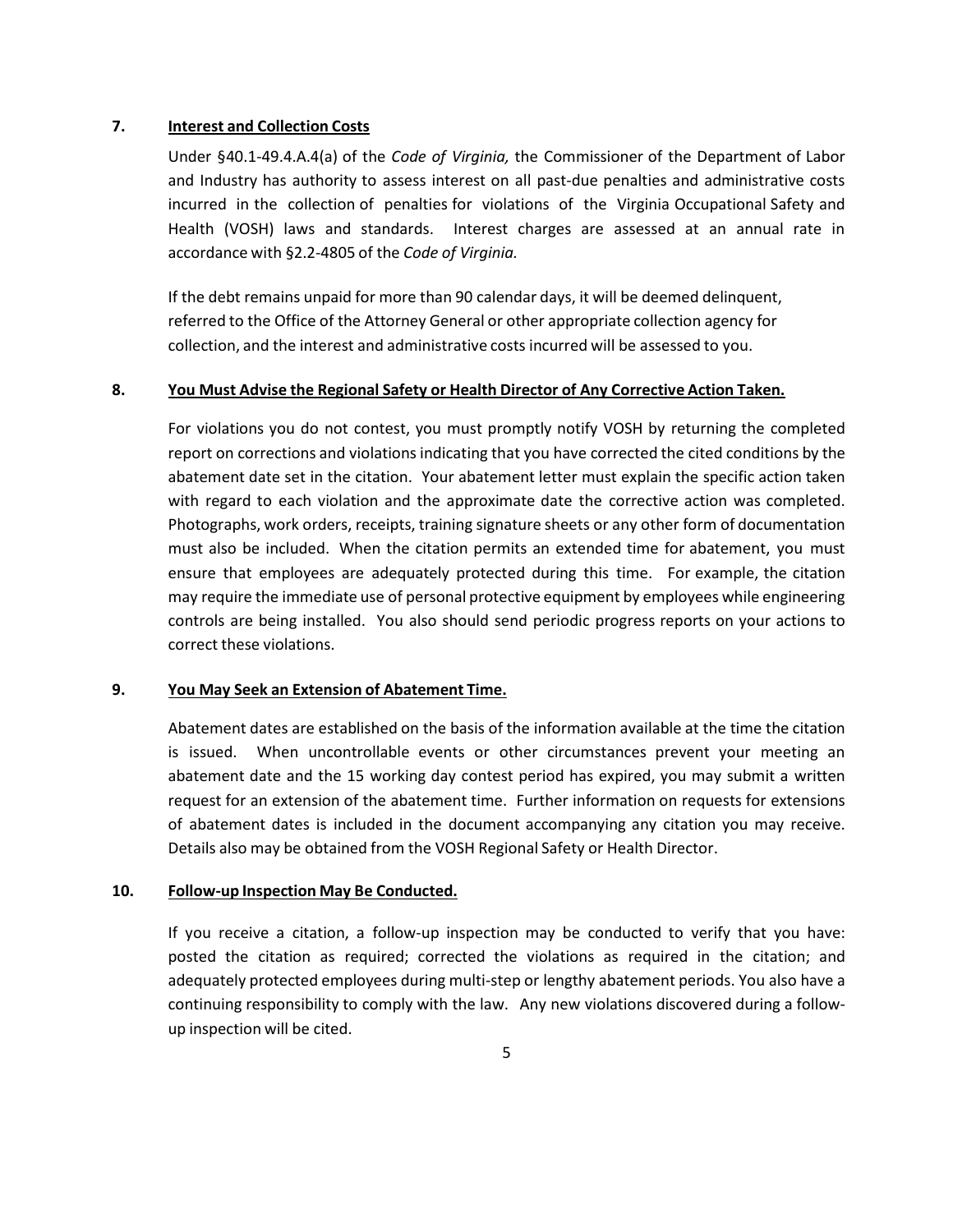# **11. Your Failure to Correct a Violation by the Date Prescribed Will Result in a Penalty.**

To achieve abatement by the date set forth in the citation, it is important that abatement efforts be promptly initiated. Under §40.1‐49.4 of the *Code of Virginia,* penalties may be proposed for failure to correct violations which are not contested. A civil penalty for each day during which such violation continues will be assessed to you.

Public sector and political subdivision employers should see the VOSH *Administrative Regulations Manual (ARM)* regarding penalty assessments.

# **12. It Is Illegal to Provide False Information.**

Providing false information on your efforts to abate cited conditions or in records required to be maintained is punishable under §40.1‐51.4:2 of the *Code of Virginia.* Punishment upon conviction shall include a fine of not more than \$10,000, or imprisonment for not more than six (6) months, or both.

# **13. It Is Unlawful to Discriminate Against Employees.**

Section 40.1‐51.2:1 of the *Code of Virginia* prohibits employersfrom discharging, or discriminating against, an employee who has exercised any right under this law, including the right to make safety or health complaints or to request a VOSH inspection. Complaints from employees who believe they have been discriminated against by their employer will be investigated by VOSH. If the investigation discloses a probable violation of employee rights, court action may be taken.

# **14. Fatality and Injury or Illness Notice Requirements.**

All employers, regardless of the number of their employees, shall report to the Department of Labor and Industry (VOSH):

- **within eight (8) hours** any work‐related incident resulting in a **fatality**; or
- **within 24 hours** any work‐related incident which results in:
	- (i) the **loss of an eye**;
	- (ii) an **amputation**; or
	- (iii) the **inpatient hospitalization** of one (1) or more persons.

**Failure to notify VOSH within the specified timeframes** of a fatality or any of the above listed work related incidents **will result in a substantial penalty**. Consult the VOSH *ARM* for complete notification requirements.

# **15. You May Seek a Variance from a Standard.**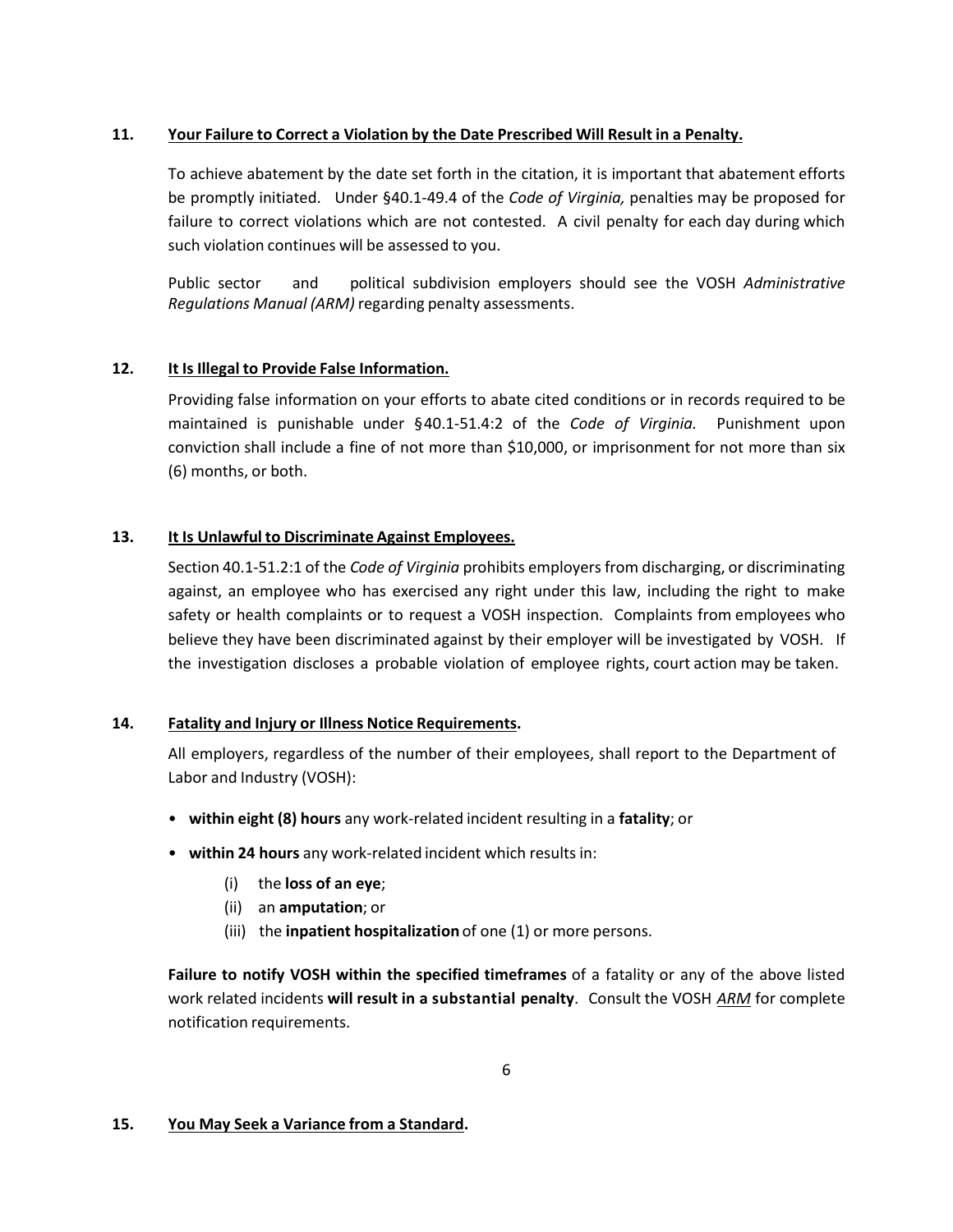The law permits you to apply to VOSH for a temporary variance from a new standard if you are unable to comply by its effective date. You may also apply for a permanent variance from a standard if you can prove that your facilities or methods of operation are at least as safe and healthful as would be ensured by the VOSH standard.

More complete information on variances may be obtained from your Regional or Field Office of the Department of Labor and Industry. Regulations governing variances are in §16VAC25‐60‐190 of the VOSH *ARM*.

### **16. Referral Inspection.**

Apparent serious violations which have been observed during the inspection but are not within the scope of the compliance officer's expertise will be subject to a referral to VOSH management. As a result of such observations, additional inspections may be scheduled at a later date.

### **17. Trade Secrets.**

The compliance officer will allow the employer to review information gathered from trade secret areas and identify that information which contains, or may reveal, a trade secret.

The employer will be asked to explain the reasons for identifying information as a trade secret. This information shall be treated as such by the compliance officer and VOSH is required to keep confidential all related material or information.

# **18. Consultative Assistance.**

Should you need free consultative assistance in correcting the violations or help in improving your safety program, contact the Division of Cooperative Programs at consultation@doli.virginia.gov. This service is provided without charge.

An on‐site consultation visit shall not take place subsequent to a VOSH enforcement inspection until the employer has been notified that no citations will be issued. If a citation is issued, on‐ site consultation may only take place with regard to those citation items which have become final orders. Citations become final orders if not contested in writing within 15 working days from receipt.

*Note: This document is not a statutory or regulatory rule and is intended to provide instructions and guidance regarding operation of the Virginia Occupational Safety and Health (VOSH) Program. This document is not subject to the Virginia Register Act or the Administrative Process Act; it does not have*  general application and is not being enforced as having the force of law. It confers no additional rights *or responsibilitiesto employers or the VOSH Program beyond current statutes or regulations.*